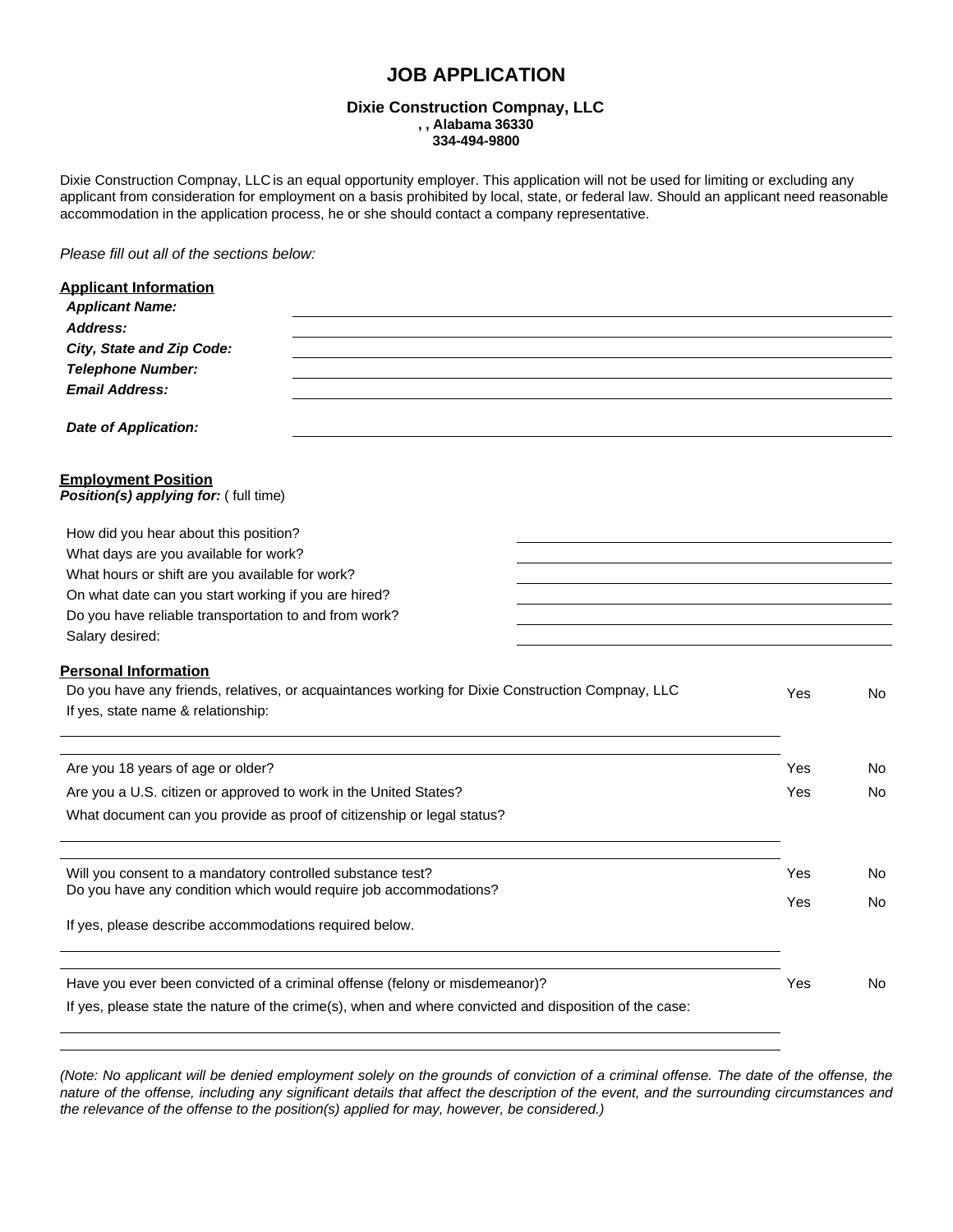## **Job Skills/Qualifications**

Please list below the skills and qualifications you possess for the position for which you are applying:

(Note: Dixie Construction Compnay, LLC complies with the ADA and considers reasonable accommodation measures that may be *necessary for eligible applicants/employees to perform essential functions. )*

## **Education and Training**

#### **High School**

| Name                                          | Location (City, State) | Year Graduated | Degree Earned |
|-----------------------------------------------|------------------------|----------------|---------------|
|                                               |                        |                |               |
| <b>College/University</b>                     |                        |                |               |
| Name                                          | Location (City, State) | Year Graduated | Degree Earned |
|                                               |                        |                |               |
| <b>Vocational School/Specialized Training</b> |                        |                |               |
| Name                                          | Location (City, State) | Year Graduated | Degree Earned |
|                                               |                        |                |               |
| $0.00114 - 0.001$                             |                        |                |               |

#### **Military:**

Are you a member of the Armed Services? What branch of the military did you enlist? What was your military rank when discharged? How many years did you serve in the military?

What military skills do you possess that would be an asset for this position?

| <u> Previous Employment</u> |  |
|-----------------------------|--|
| <b>Employer Name:</b>       |  |
| Job Title:                  |  |
| Supervisor Name:            |  |
| Employer Address:           |  |
| City, State and Zip Code:   |  |
| Employer Telephone:         |  |
| Dates Employed:             |  |
| Reason for leaving:         |  |
|                             |  |
| <b>Employer Name:</b>       |  |
| Job Title:                  |  |
| Supervisor Name:            |  |
| Employer Address:           |  |
| City, State and Zip Code:   |  |
| Employer Telephone:         |  |
| Dates Employed:             |  |
| Reason for leaving:         |  |
|                             |  |
| <b>Employer Name:</b>       |  |
| Job Title:                  |  |
| Supervisor Name:            |  |
| Employer Address:           |  |
| City, State and Zip Code:   |  |
| Employer Telephone:         |  |
| Dates Employed:             |  |
| Reason for leaving:         |  |